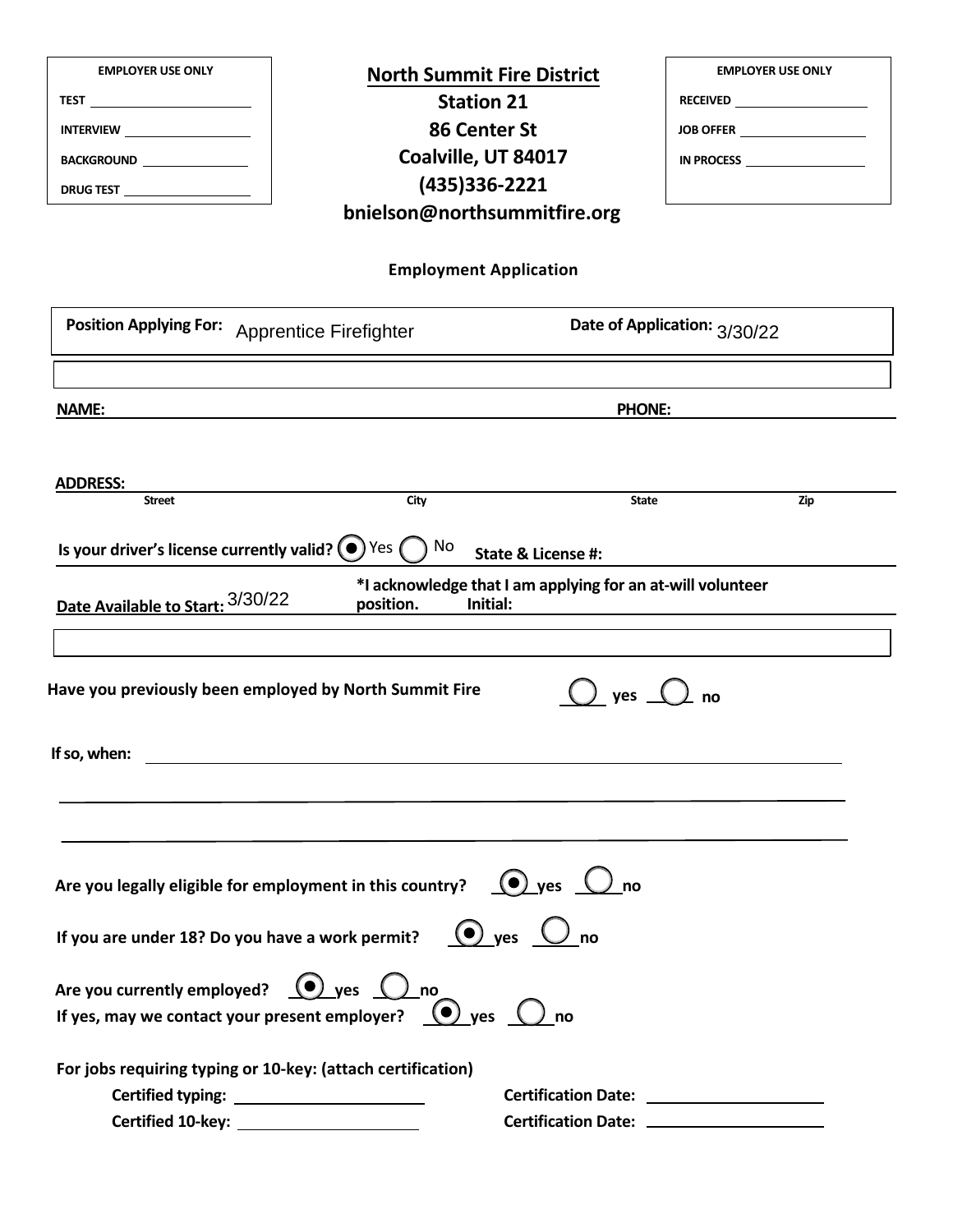# **Work Experience**

| <b>FROM:</b>                 | TO: | <b>EMPLOYER:</b>                         | PHONE: |
|------------------------------|-----|------------------------------------------|--------|
| <b>JOB TITLE:</b>            |     | <b>ADDRESS:</b>                          |        |
| <b>IMMEDIATE SUPERVISOR:</b> |     | NATURE OF THE WORK AND RESPONSIBILITIES: |        |
| <b>HOURLY RATE/SALARY:</b>   |     | <b>REASON FOR LEAVING:</b>               |        |
| <b>FROM:</b>                 | TO: | <b>EMPLOYER:</b>                         | PHONE: |
| <b>JOB TITLE:</b>            |     | <b>ADDRESS:</b>                          |        |
| <b>IMMEDIATE SUPERVISOR:</b> |     | NATURE OF THE WORK AND RESPONSIBILITIES: |        |
| <b>HOURLY RATE/SALARY:</b>   |     | <b>REASON FOR LEAVING:</b>               |        |
| <b>FROM:</b>                 | TO: | <b>EMPLOYER:</b>                         | PHONE: |
| <b>JOB TITLE:</b>            |     | <b>ADDRESS:</b>                          |        |
| <b>IMMEDIATE SUPERVISOR:</b> |     | NATURE OF THE WORK AND RESPONSIBILITIES: |        |
| <b>HOURLY RATE/SALARY:</b>   |     | <b>REASON FOR LEAVING:</b>               |        |
| <b>FROM:</b>                 | TO: | <b>EMPLOYER:</b>                         | PHONE: |
| <b>JOB TITLE:</b>            |     | <b>ADDRESS:</b>                          |        |
| <b>IMMEDIATE SUPERVISOR:</b> |     | NATURE OF THE WORK AND RESPONSIBILITIES: |        |
| <b>HOURLY RATE/SALARY:</b>   |     | <b>REASON FOR LEAVING:</b>               |        |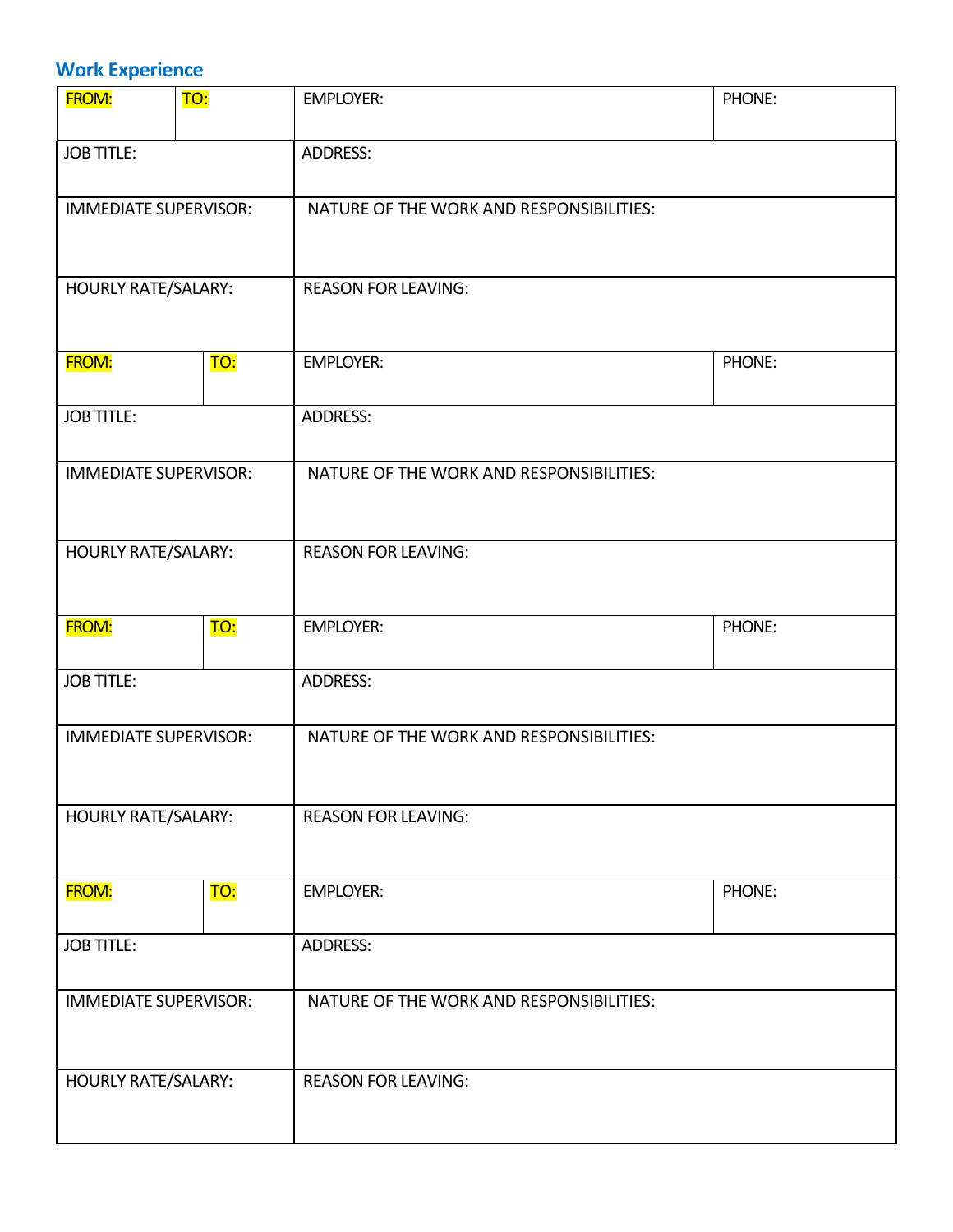### **Education:**

|                                 | Name and Address of<br>School | <b>Course Study</b> | <b>Years Completed</b> | Degree/Diploma |
|---------------------------------|-------------------------------|---------------------|------------------------|----------------|
| <b>High School</b>              |                               |                     |                        |                |
| Undergraduate<br><b>College</b> |                               |                     |                        |                |
| Graduate<br>Professional        |                               |                     |                        |                |
| Other (Be Specific)             |                               |                     |                        |                |

### *List any current special skills or certifications: (All copies of certificates need to be submitted upon application.)*

# **List three personal references:** *(not previous employers)*

| Name                    | Occupation                                                                                                                                           | <b>Phone Number</b>                |
|-------------------------|------------------------------------------------------------------------------------------------------------------------------------------------------|------------------------------------|
| Name                    | Occupation                                                                                                                                           | <b>Phone Number</b>                |
|                         |                                                                                                                                                      |                                    |
| Name                    | Occupation                                                                                                                                           | <b>Phone Number</b>                |
|                         | Are you related to anyone currently working for the North Summit Fire District<br>or any of the current members of its Administrative Control Board? | $\left( \bullet \right)$ yes<br>no |
| If yes, please explain: | Have you been convicted with a felony within the past 7 years?<br>(Conviction will not necessarily disqualify applicant from employment)             | $\bigcirc$ no<br>ves               |